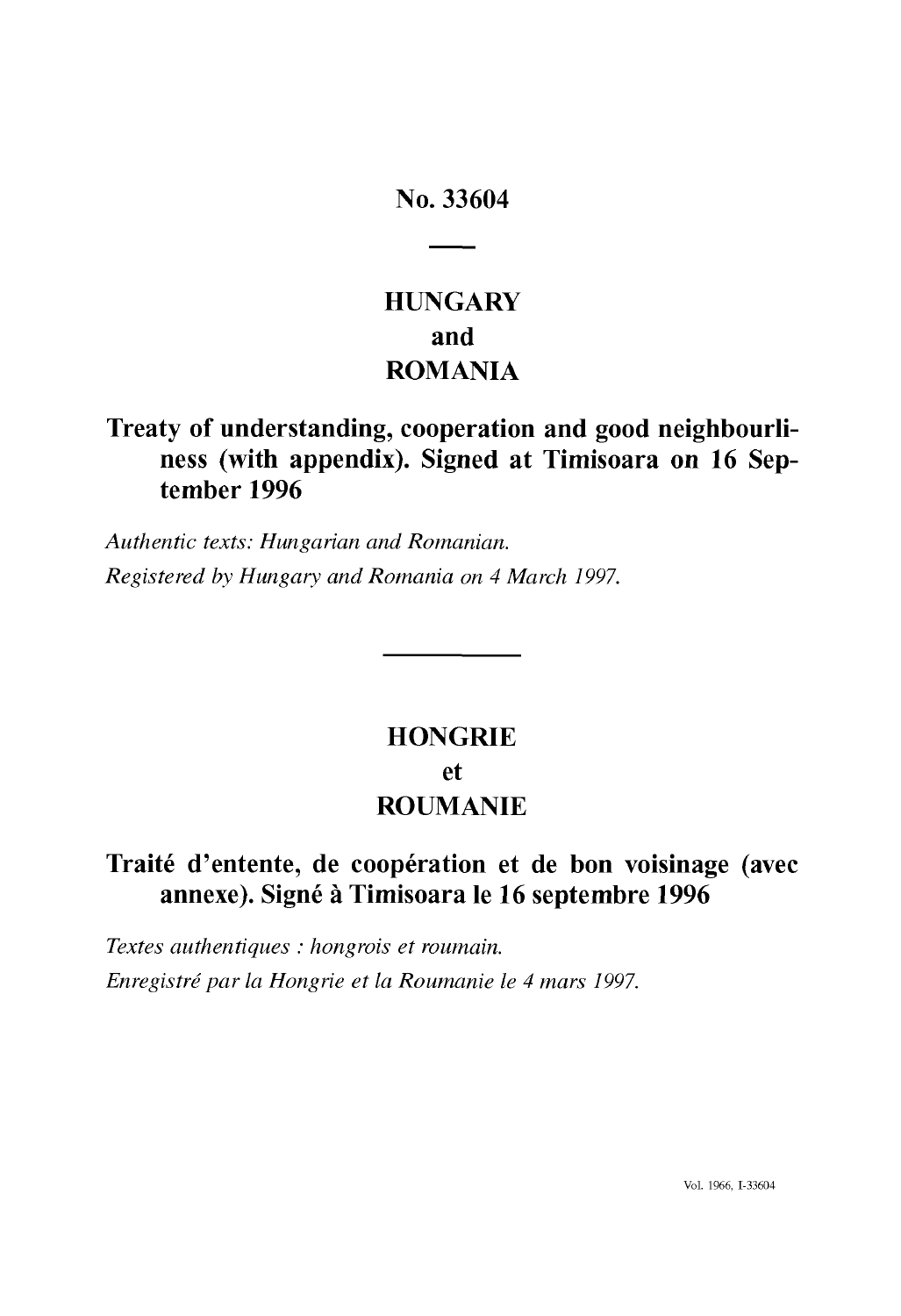## [TRANSLATION] *l*

# TREATY2 OF UNDERSTANDING, COOPERATION AND GOOD NEIGHBORLINESS BETWEEN ROMANIA AND THE REPUB LIC OF HUNGARY

Romania and the Republic of Hungary,

Convinced that good neighborliness, mutual respect and cooperation between the two countries correspond to the fundamental interests of Romania and Hun gary:

Reiterating their commitment toward human rights and fundamental free doms, democracy, humanism and the rule of law, and expressing their belief that the affirmation and enrichment of their content represents the basis of liberty, justice and peace;

Animated of the joint desire that Europe should become a united continent, of peace, security and cooperation for all states and peoples, and determined to act in order to develop such relations which would make the achievement of these objec tives possible;

Recognizing that national minorities are an integral part of society in the state in which their live and considering that their protection is a component part of the international protection of human rights and that consequently their protection is the object of international cooperation and that normalization of their cooperation in this area represents an important contribution to both stability and understanding in Europe and to the consolidation of democracy in the two countries and their integration in european and euro-atlantic structures;

Reiterating their determination to act in order to accomplish the purposes and principles of the United National Charter, of the Final Act in Helsinki, of the Paris Charter for a new Europe and of other documents of Organization for Security and Cooperation in Europe; $3$ 

Convinced that the irreversible changes whick took place in Europe and in the two countries open new perspectives in their bilateral relations,

Agreed on the following:

#### *Article 1*

(1) Romania and the Republic of Hungary (heretofore referred to as "Con tracting Parties") shall base their relations on mutual trust, cooperation and respect.

(2) The Contracting Parties shall observe, in their mutual relations and in relations with other states, the principles of the United Nations Charter, of the Final Act in Helsinki, of the Paris Charter for a new Europe and of other documents of

<sup>&</sup>lt;sup>1</sup> Translation supplied by the Governments of Hungary and Romania.<br><sup>2</sup> Came into force on 27 December 1996 by the exchange of the instruments of ratification, in accordance with article 24.

<sup>&</sup>lt;sup>3</sup> International Legal Materials, vol. XIV (1975), p. 1292; vol. XVII (1978), p. 414; vol. XXII (1983), p. 1395; vol. XXVIII (1989), p. 527; vol. XXIX, No. 4 (1990), p. 1054 (American Society of International Law); United vol. XXXIV, No. 3 (1995), p. 764 (American Society of International Law).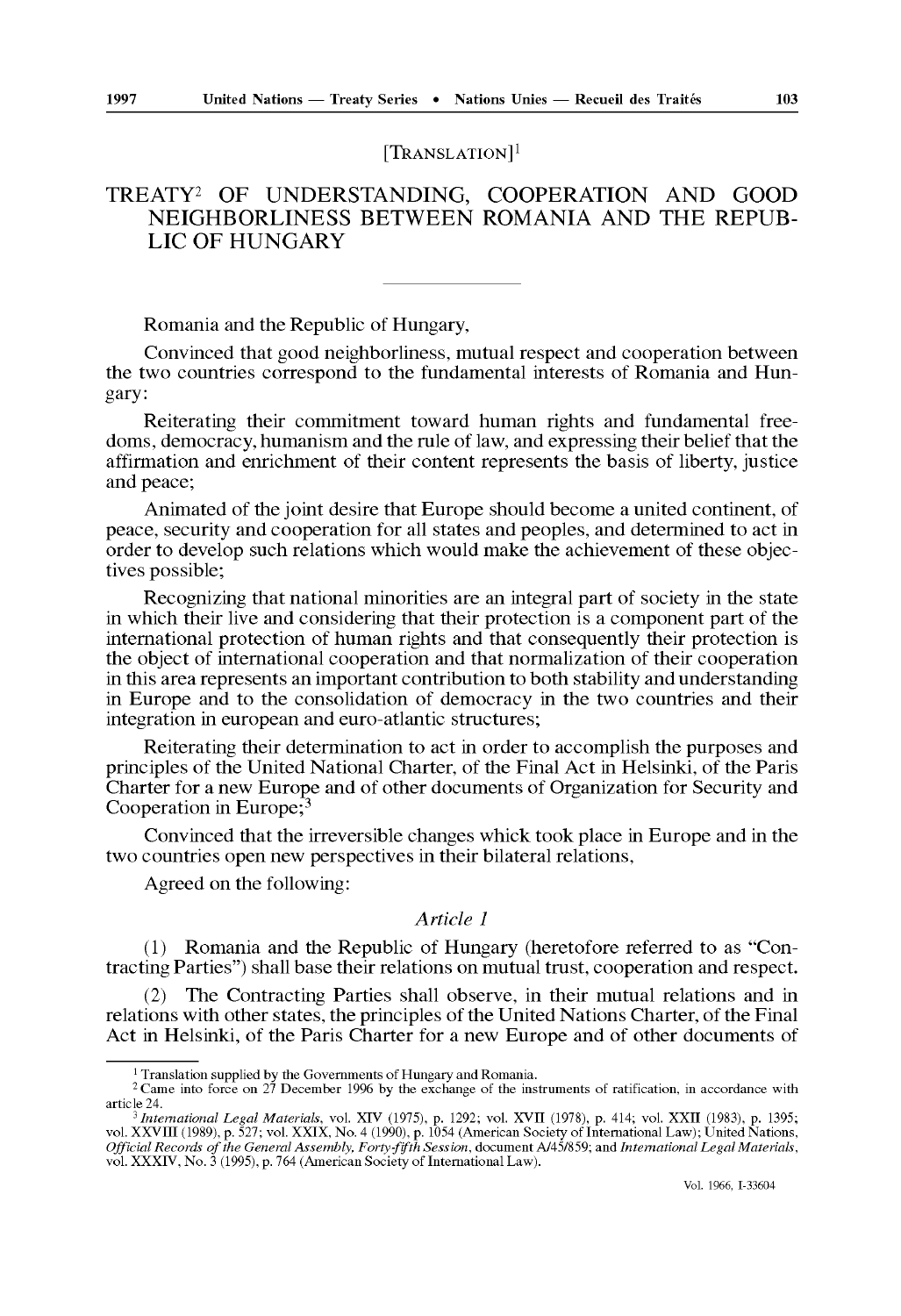Organization for Security and Cooperation in Europe and the other generally accepted principles and norms of international law.

#### *Article 2*

( 1 ) The Contracting Parties will act so that the entire Europe should become a community of states, peaceful and democratic, based on the rule of law and shall contribute to the defense and consolidation of security in this space, to the achieve ment of the objective or guaranteeing peace, security through cooperation, in ac cordance with the commitments within Organization for Security and Cooperation in Europe.

(2) The Contracting Parties, in order to strengthen european peace and secu rity, shall support the continuation of the process to limit and reduce armed forces and armament in Europe at a level in accordance with defense needs. They shall also support the elaboration of new measures to increase confidence and security and shall pursue to take such measures within their bilateral relations.

#### *Article 3*

( 1 ) The Contracting Parties reiterate that in their mutual relations they shall refrain from the threat of force or the use of force, directed either against the terri torial integrity or political independence of the other Contracting Party, or in any other way which is incompatible with the goals of the United Nations Organization and with the principles of the Final Act in Helsinki. They shall also refrain from supporting such actions and shall not allow a third party to use their territory to commit activities of this kind against the other Contracting Party.

(2) Any differences which might appear between the Contracting Parties shall be solved exclusively in a peaceful way.

## *Article 4*

The Contracting Parties, according to the principles and norms of international law and with the principles of the Final Act in Helsinki, reconfirm that they shall observe the inviolability of their common border and the territorial integrity of the other Party. They also reiterate that they have no territorial claims on each other and that they shall also not raise such claims in the future.

#### *Article 5*

(1) In order to achieve the objectives of this Treaty, the Contracting Parties shall create the necessary framework for cooperation in all areas of mutual interest.

(2) To enforce this Treaty, the Contracting Parties shall give priority to the collaboration and expansion of relations between legislative and executive bodies.

(3) In order to ensure continued development and deepening of bilateral rela tions and mutual understanding of standpoints on international issues, periodic exchanges of opinions shall be continued at various levels. In this respect, a meeting between the prime ministers shall take place at least once every year, and the foreign ministers shall review the implementation of the Treaty herein at least once every year.

(4) Periodic meetings of the leaders of other ministries and central institution shall be regulated through understanding to be concluded between them.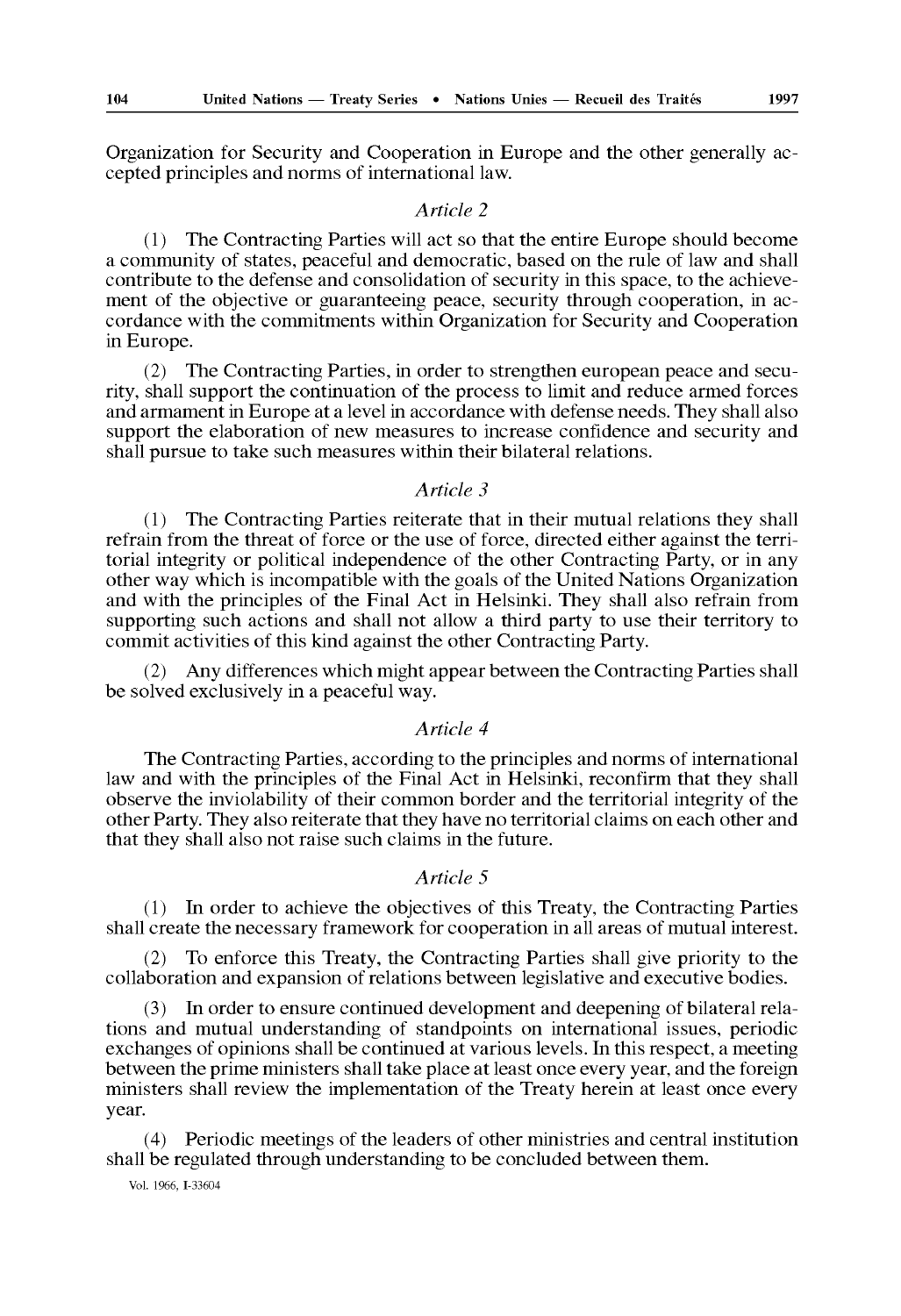#### *Article 6*

(1) The Contracting Parties shall continue to support the development and persistent use of mechanisms of european collaboration, in order to thus actively contribute to maintaining and strengthening peace and security in the region.

(2) Should a situation arise which, according to the opinion of one of the Contracting Parties, could threaten peace and international security or its major security interests, that Party may suggest to the other Party that they examine together measures to contribute to reducing tension and eliminating the situation created, taking into account the principles and mechanisms stipulated by the United Nations Charter and those available within european collaboration.

(3) The Contracting Parties shall organize periodic consultations at various levels on security and defense issues of mutual interest. At the request of any one of them, they shall inform one another of the fulfillment of obligations assumed based on international documents they both subscribed to regarding security and disar mament.

(4) Cooperation between the military institutions of the two Parties shall be made on separate agreements.

## *Article 7*

(1) The Contracting Parties shall expend their contacts and cooperation in international organizations, including in the regional and subregional ones. They shall support one another in their efforts to joint the European Union, the North Atlantic Treaty Organization and the Western European Union.

(2) The Contracting Parties, in agreement with other european countries inter ested, shall work together on achieve projects of regional and subregional cooper ation and other forms of cooperation to favor accelerated development of parti cipating countries, in areas for mutual interest — economy, industry, agriculture, environment, transportation, telecommunications and others. They shall encourage participation of those directly interested, in accordance with the legislation of each Party, in the implementation of these projects and forms of cooperation.

#### *Article 8*

(1) The Contracting Parties shall develop, according to the practices and norms of international trade, mutually beneficial economic cooperation and com mercial exchanges in all areas of economic life.

(2) To this end they shall stimulate, in accordance with their international regulations, and with their international obligations, relations and direct cooperation between companies of the two States, and shall act to ensure favorable conditions for entrepreneurial, commercial, and other economic activities of physical and legal entities of one of the Contracting Parties on the territory of the other Contracting Parties.

(3) Also, the Contracting Parties shall encourage and promote mutual capital investment, and shall guarantee their protection.

(4) The Contracting Parties shall give special attention to cooperation be tween them in order to coordinates the development according to the international standards, of national infrastructures, including power systems, and of intercon nected transportation and telecommunications networks.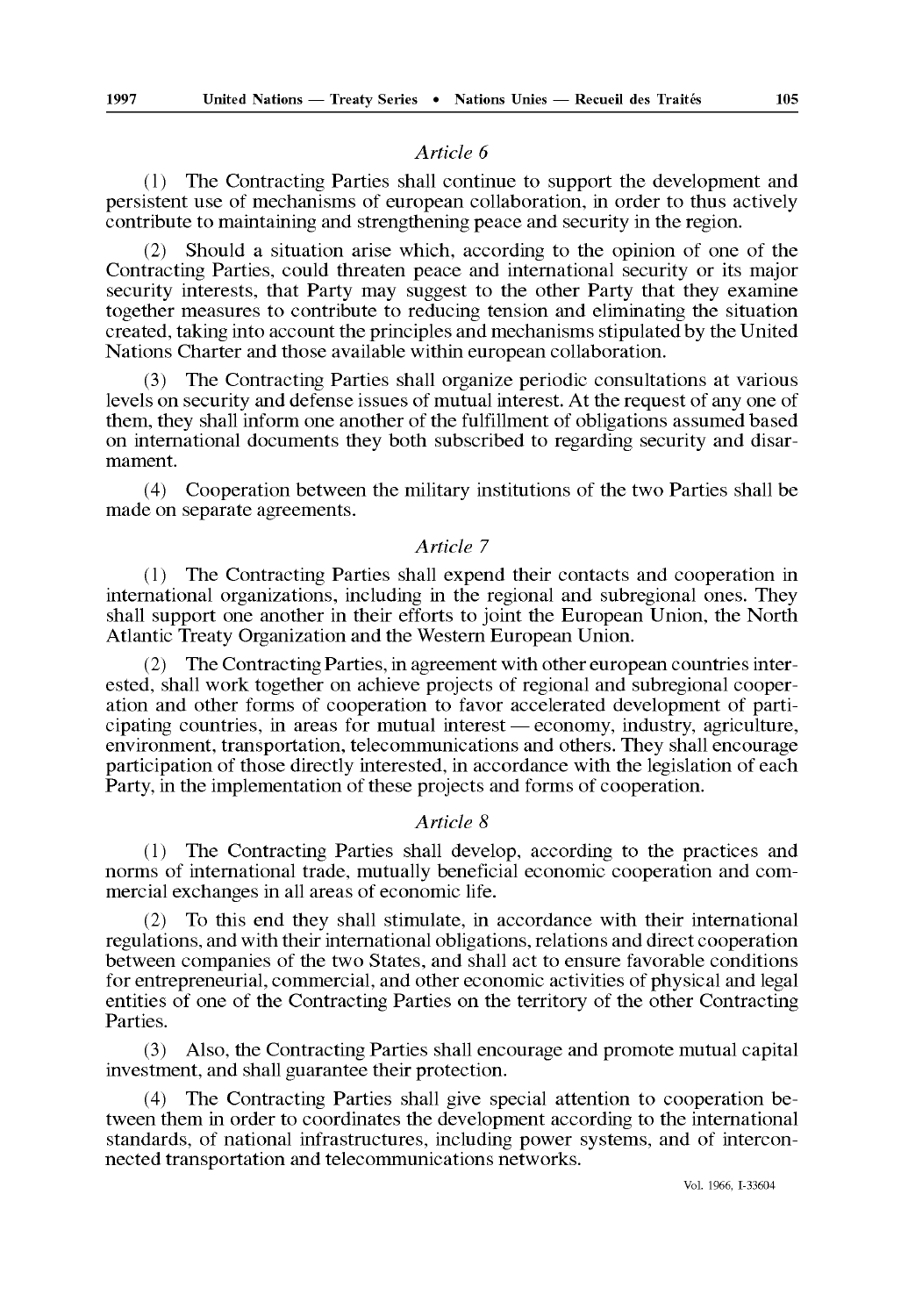#### *Article 9*

(1) The Contracting Parties shall promote mutually beneficial and efficient cooperation in the area of fundamental and applied research, and shall give special attention to modern equipment and technology.

(2) The Contracting Parties shall encourage direct contact and joint initiatives of scientists and researchers in the two countries, and to cooperate between scien tific research institutes, libraries and other institutions in this area.

### *Article 10*

(1) The Contracting Parties shall cooperate at the bilateral, subregional and regional level, in order to prevent, reduce and eliminate pollution which affects their respective territories, and to improve conditions.

(2) In case of the environmental disaster, or of an accident with such an effect, or in the case of such threat, the Contracting Parties shall inform one another with out delay on the situation and emergency measures taken.

#### *Article 11*

 $(1)$  The Contracting Parties shall expand cooperation between them, and with other Danube states, in order to develop navigation on the Danube and collaboration among riparian countries, in all areas of mutual interest, and to prevent, reduce and control the pollution of Danube waters.

(2) The Contracting Parties shall also cooperate on issues regarding transbor der waters which interest both countries, based on the bilateral convention and on multilateral conventions to which both Contracting Parties are or shall become part.

#### *Article 12*

(1) The Contracting Parties shall develop cooperation in the areas of culture, science and education.

(2) The Contracting Parties shall support the development of cultural exchanges between institutions, creative unions, associations and non-government organiza tions, and between citizens of the two countries, and shall conclude for this purpose agreements and governments and interdepartment programs.

(3) The Contracting Parties shall develop and support cooperation, including that based on direct agreements, between universities and other education in stitutions, institutes and centers of scientific research of the two countries, and exchanges of students, professors and scientific researchers. They shall give special attention to the training of specialists and declare that they are ready to expand and deepen this cooperation.

(4) The Contracting Parties shall encourage cooperation and direct exchanges between archives, libraries and museums, and shall provide access to documentary sources existent there in to researchers and other persons of the other country, in accordance with valid internal regulations of that country.

(5) The Contracting Parties shall take necessary measures so that their com petent authorities examine the issue of recognition of education diplomas in order to conclude an adequate understanding in this area.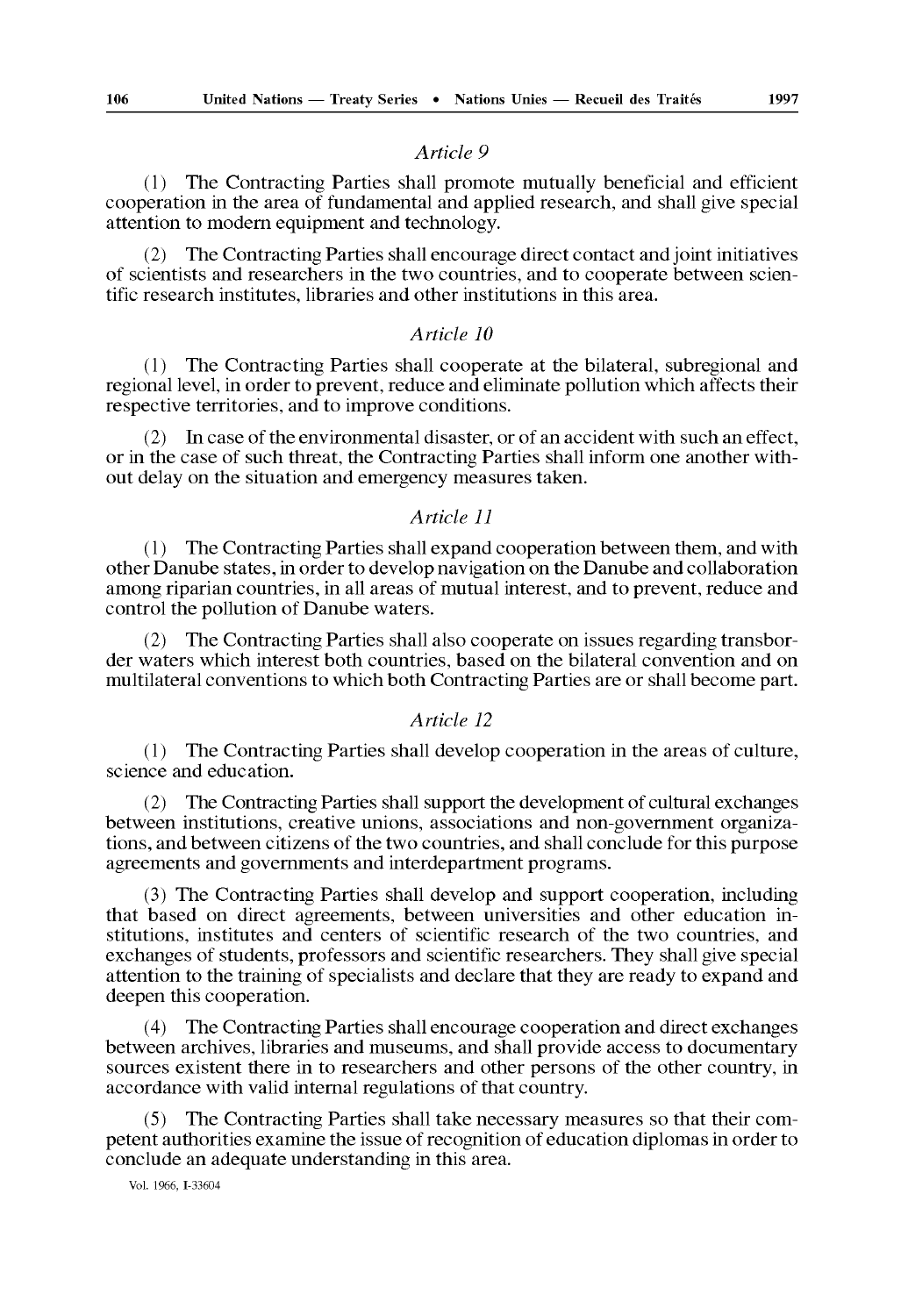(6) Each Contracting Party shall encourage the study of the other Party's language in universities, schools and enter institutions, and for this purpose shall grant assistance to train teachers and organize education.

(7) The Contracting Parties shall support the activity of their cultural centers and shall fully use the possibilities they offer to develop mutual cultural exchanges, according to the agreement between them.

(8) In order to achieve the objectives set forth by this article and to develop the institutionalized framework of bilateral collaboration, the Contracting Parties shall act in order to conclude a new agreement of cooperation in the areas of culture, education and science and of other such conventions.

#### *Article 13*

(1) The Contracting Parties shall cooperate in order to maintain and mutually learn of the cultural heritage of the two nation.

(2) The Contracting Parties shall act in order to protect their historical and cultural monuments, of memorail sites of written and material vestiges on their territories, which evoke and conserve moments of the history and culture of the other Party, shall support their conservation and shall facilitate access to them, according to the legislation of each Party.

#### *Article 14*

The Contracting Parties shall encourage a climate of tolerance and under standing among their citizens with different ethnic origin, religion, culture or lan guage. They condemn any manifestation of xenophobia, hatred, discrimination or racial, ethnic or religious prejudice and shall take effective measures to prevent any such manifestation.

#### *Article 15*

(1)  $a)$  The Contracting Parties pledge that in regulating the rights and obligations of persons belonging to national minorities living on their territory, they shall enforce the Framework Convention of the Council of Europe regarding national minorities, if their lawful internal order does not contain more favorable regulations regarding the rights of persons belonging to minorities.

*b)* The Contracting Parties, without infringing upon the contents of para graph *a)* above, in order to protect and promote ethnic, cultural, linguistic and re ligious identity of the Romanian minority in Hungary and of the Hungarian minority in Romania, shall enforce, as legal commitments, the provisions which define the rights of these persons, as they are stipulated in pertinent documents of the United Nations Organization, Organization for Security and Cooperation in Europe and the Council of Europe, mentioned in the appendix to the Treaty herein.

(2) As such, the Parties reiterate that the persons to whom the preceding para graph before have the right, exercised individually, or jointly together with other members of their group, to express freely, preserve and develop their ethnic, cul tural, linguistic and religious identity. Accordingly, they have the right to create and maintain their own educational, cultural and religious institutions, organizations or associations, which can appeal to voluntary financial and other contributions, and to public support, in accordance with national legislation.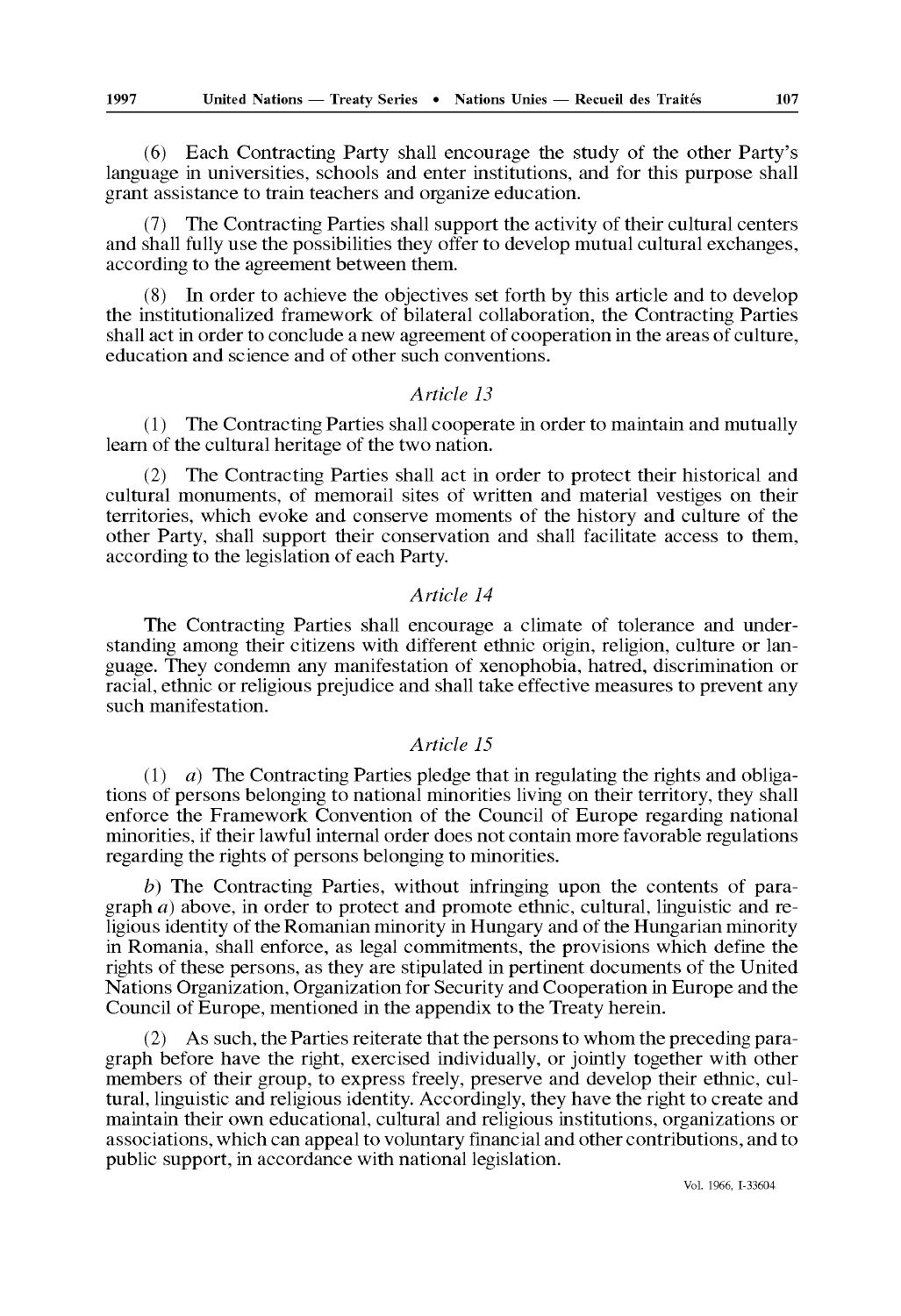(3) The Contracting Parties respect the right of persons belonging to the Romanian minority in Hungary and of persons belonging to the Hungarian minority in Romania to freely use their mother tongue, in private and in public, orally and in writing. They shall take the necessary measures so that persons may study their mother tongue and have adequate possibilities to be educated in this language within the state education system, at all levels and in all forms, according to their needs. The Contracting Parties shall ensure conditions which will make possible the use of their mother tongue also in relations with local, administrative or judicial authorities, according to national legislation and international commitments undertaken by the two Parties. These persons also have the right to use their first and last name in their mother tongue and shall enjoy official recognition of these names. In areas inhabitated by a substantial number of persons belonging to the respective minorities, each Party shall allow traditional local names of geographic places, street names and other topographic names of public use to be displayed, also, in the minority lan guage.

(4) The Contracting Parties shall respect the right of persons belonging to national minorities to have access, in their mother tongue to information and elec tronic and print mass media and to freely exchange and disseminate information. They shall give these persons to possibility, within the internal legislation of each to create and administrate their own mass media.

(5) The Contracting Parties shall ensure the exercise by persons belonging to these minorities of the right to effectively take part, individually or through their political parties or organisations to the political, economic, social and cultural life and to resolution of issues of national or local interest, through their elected repre sentatives in bodies of central or local public authorities. Each Contracting Party, in making decisions on issues regarding the protection and advancement of national identity of these persons, shall consult with their organisations, political parties or associations, according to this democratic decision-making procedures stipulated by law.

(6) The Contracting Parties respect the cultural and historical heritage of na tional minorities, support their efforts to protect historical monuments and sites which preserve the culture and history of minorities and take adequate measures so that in areas with mixed population citizens should be aware of the Romanian re spective Hungarian values.

(7) The Parties shall respect the right of persons belonging to these minorities to maintain free contact among them and across the borders with the citizens of other states and the right to participate in the activities of national and international non-governmental organizations.

(8) The Contracting Parties recognize that, in exercising the rights referred to in the article herein, any person belonging to a minority shall observe, as any other citizen of the respective state, the national legislation and the rights of others. These persons shall enjoy the same rights and shall have the same obligations as all other citizen of the country they live in.

(9) The Contracting Parties, without infringing upon measures taken within their general integration policies, shall refrain from any policy or practice with the purpose to assimilate the persons belonging to national minorities against their will and shall protect these persons against any action which aims at such assimilation. They shall also refrain from measures which, by altering the proportion of popula-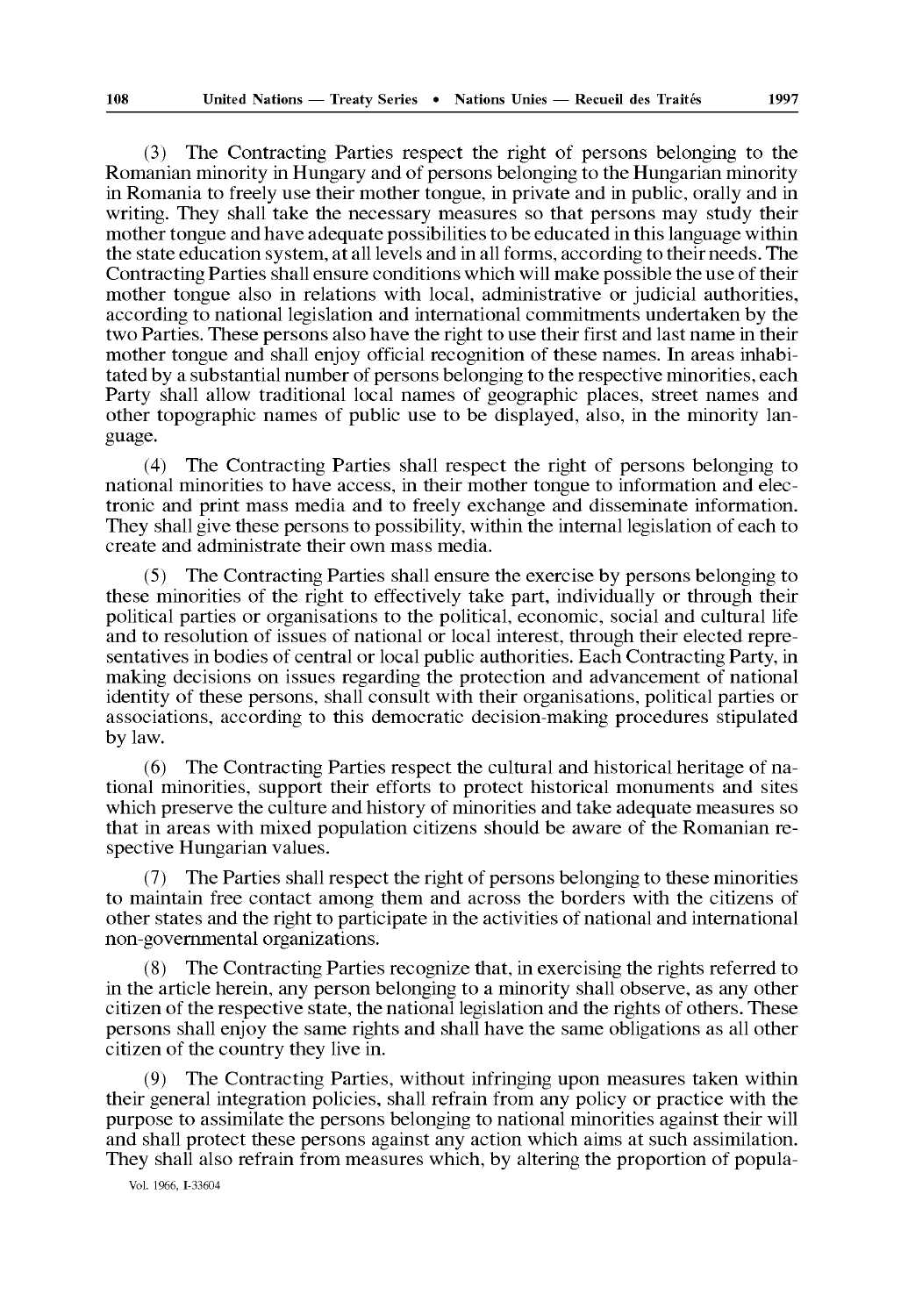tion in areas inhabited by persons belonging to national minorities are directed against the rights and freedoms which result from international standards and norms mentioned in paragraph 1 of this article.

(10) The Parties shall support each other in monitoring the implementation of the provisions mentioned in this article. To this end, during the periodic consul tations mentioned in article 5 of this Treaty, the Parties shall also examine issues of their bilateral cooperation regarding national minorities as they result from the en forcement of the hereby Treaty and shall create an inter-governmental Commit tee made of experts. They shall cooperate in the adequate unfolding of Organization for Security and Cooperation in Europe and Council of Europe procedures, which verify the fulfilment of commitments regarding the protection of national minorities, as defined in the documents of these organizations, to which the Parties have sub scribed.

(11) The Contracting Parties shall cooperate in order to develop the interna tional legal framework for the protection of national minorities. They agree to en force as part of the hereby Treaty, the provisions of international documents by virtue of which they shall also assume other obligations regarding the advancement of the rights of persons belonging to national minorities.

(12) None of the commitments contained in this article can be interpreted as implying any right to undertake any activity or action against the purposes and principles of the United Nations Charter, of other obligations resulting from interna tional law or of the provisions of the Final Act of Helsinki and of the Paris Charter of Organisation for Security and Cooperation in Europe, including the principle of territorial integrity of states.

#### *Article 16*

The Contracting Parties shall develop their cooperation in the area of massmedia. They shall favor the free flow of information regarding the social, political, economic, cultural and scientific life in their countries and shall support any effort directed towards mutual and objective awareness and understanding, towards over coming prejudice.

#### *Article 17*

*(* 1 ) The Contracting Parties shall develop and support cooperation in the areas of health care and medical research.

(2) The Contracting Parties shall also promote cooperation in the areas of social security and insurance, in the interest of the citizens of each Party who are on the territory of the other Party and, to this end, shall examine the possibility of concluding understandings.

#### *Article 18*

The Contracting Parties shall support the expansion of direct contacts be tween political and labor organizations, between churches and religious communi ties, foundations women's, youth, sports and other associations.

### *Article 19*

(1) The Contracting Parties shall support and facilitate direct contacts among their citizens.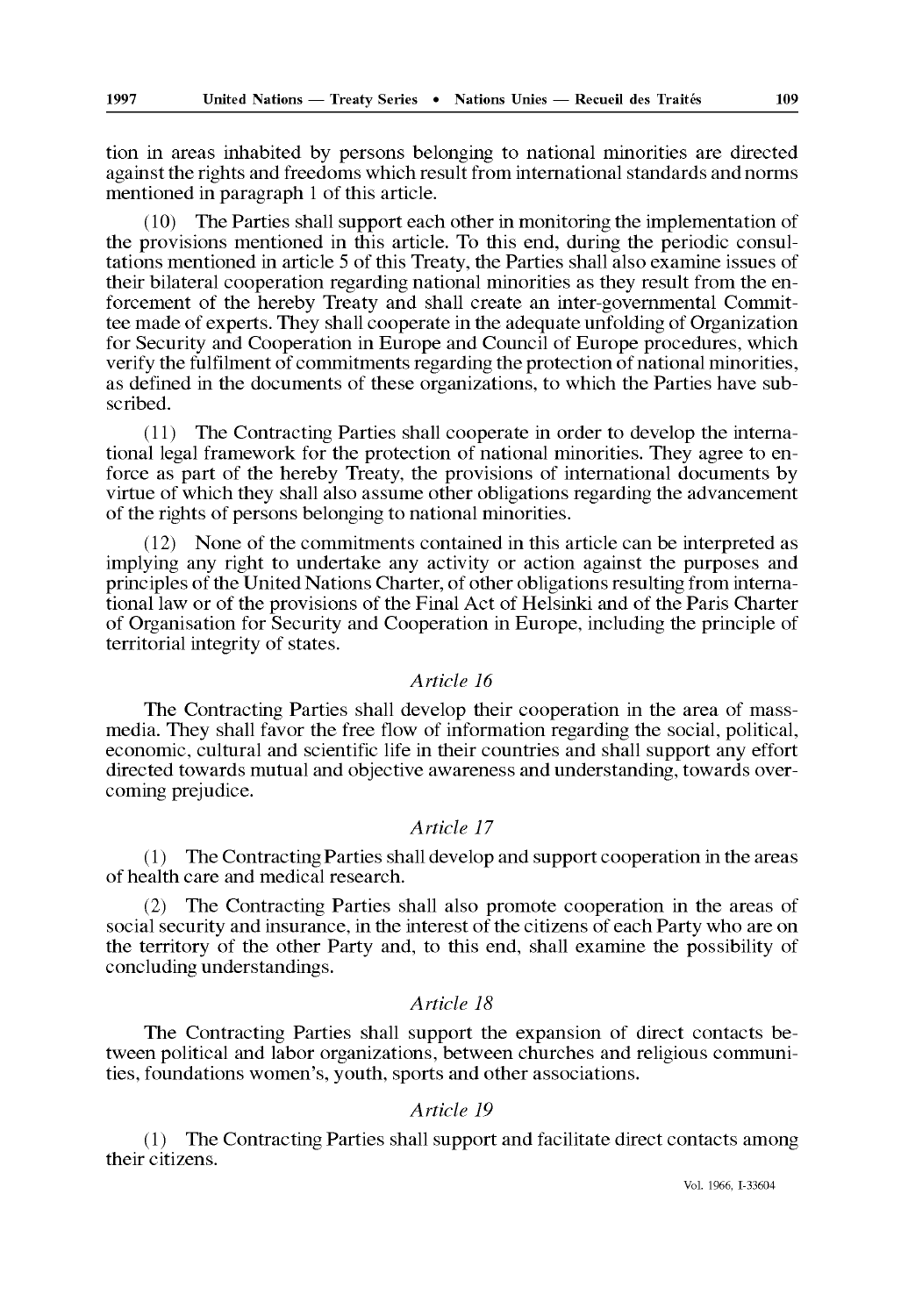(2) The Contracting Parties shall expand consular relations and shall simplify border crossing and customs control, including by opening new border checkpoints and the growth of existing ones, according the possibilities, in order to facilitate the traffic of passengers and goods, by concluding agreements to achieve these goals.

## *Article 20*

(1) The Contracting Parties shall mutually grant one another legal assistance in civil and criminal cases, according to valid conventions, and shall develop cooper ation based on special agreements between their police authorities.

(2) The Contracting Parties shall cooperate in the prevention and fight against organized crime, especially against terrorism, illegal drug trafficking, air piracy, con traband and illegal trafficking of cultural, historical and museum goods and values. Also, they declare their disposition to work together in these areas, within interna tional cooperation.

#### *Article 21*

(1) The Contracting Parties shall resolve, through direct consultations and negotiations, all differences resulting from the interpretation or implementation of the Treaty hereby. When both Contracting Parties shall become parties to a multilat eral international agreements regarding the peaceful resolution of differences, the differences mentioned herein, and which have not been resolved within a reasonable period of time through direct consultations and negotiations, shall be resolved ac cording to the procedures established by the above-mentioned multilateral interna tional agreement, on the condition that obligations assumed through that agreements also refer to such differences.

(2) The Contracting Parties shall attempt, any time it is the case, to include in their bilateral convention clauses according to which differences regarding the inter pretation or implementation of the respective conventions shall be subject to avail able resolution procedures.

# *Article 22*

The present Treaty is not against any third state and does not infringe upon the rights and obligations which result for the Contracting Parties from bilateral and multilateral treaties concluded by each one of them with other states.

#### *Article 23*

The present Treaty is concluded for a period of 10 years. Its validity is automat ically extended by further periods of five years, unless any of the Contracting Parties notifies in writing to the other Contracting Party, at least one year before the expira tion of that period, its intention to denounce the Treaty.

## *Article 24*

The present Treaty shall be subject to ratification according to the constitu tional procedures of each Contracting Party respectively, and shall enter into force on the date of the exchange of ratification instruments. The Contracting Parties note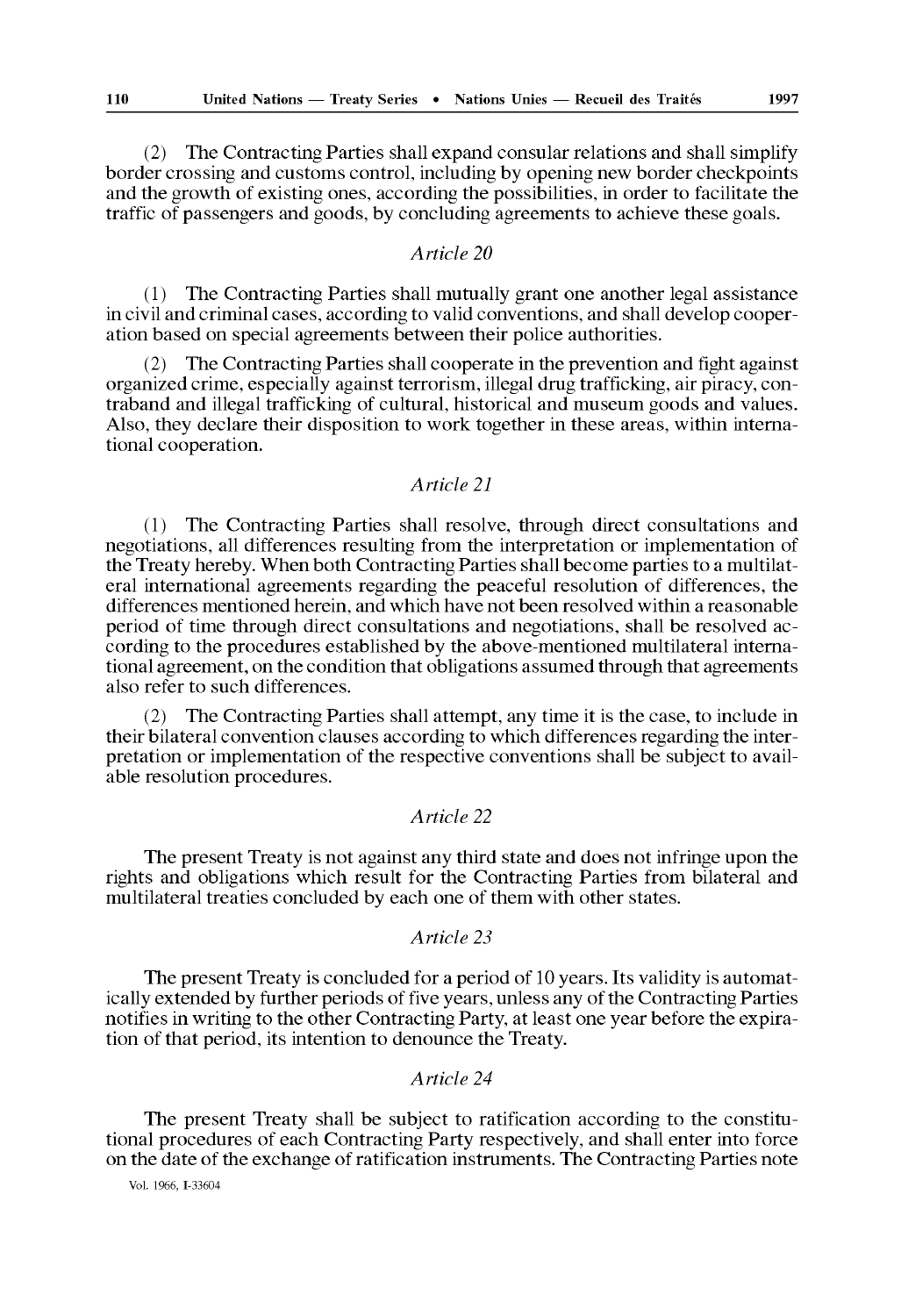that the "Treaty of friendship, cooperation and mutual assistance between the So cialist Republic of Romania and the People's Republic of Hungary" signed in Bucha rest on February 24,  $1972$ ,<sup>1</sup> has ceased to be effective.

#### *Article 25*

The present Treaty shall be registered at the United Nations Secretariat, ac cording to Article 102 of the Charter.

CONCLUDED on [16 September 1996], at [Timisoara], in two original copies, each in the Romanian and Hungarian languages, with both texts being equally authentic.

1 United Nations, *Treaty Series,* vol. 847, p. 133.

For Romania: For the Republic of Hungary: [NICOLAE VACAROIU] [GYULA HORN]